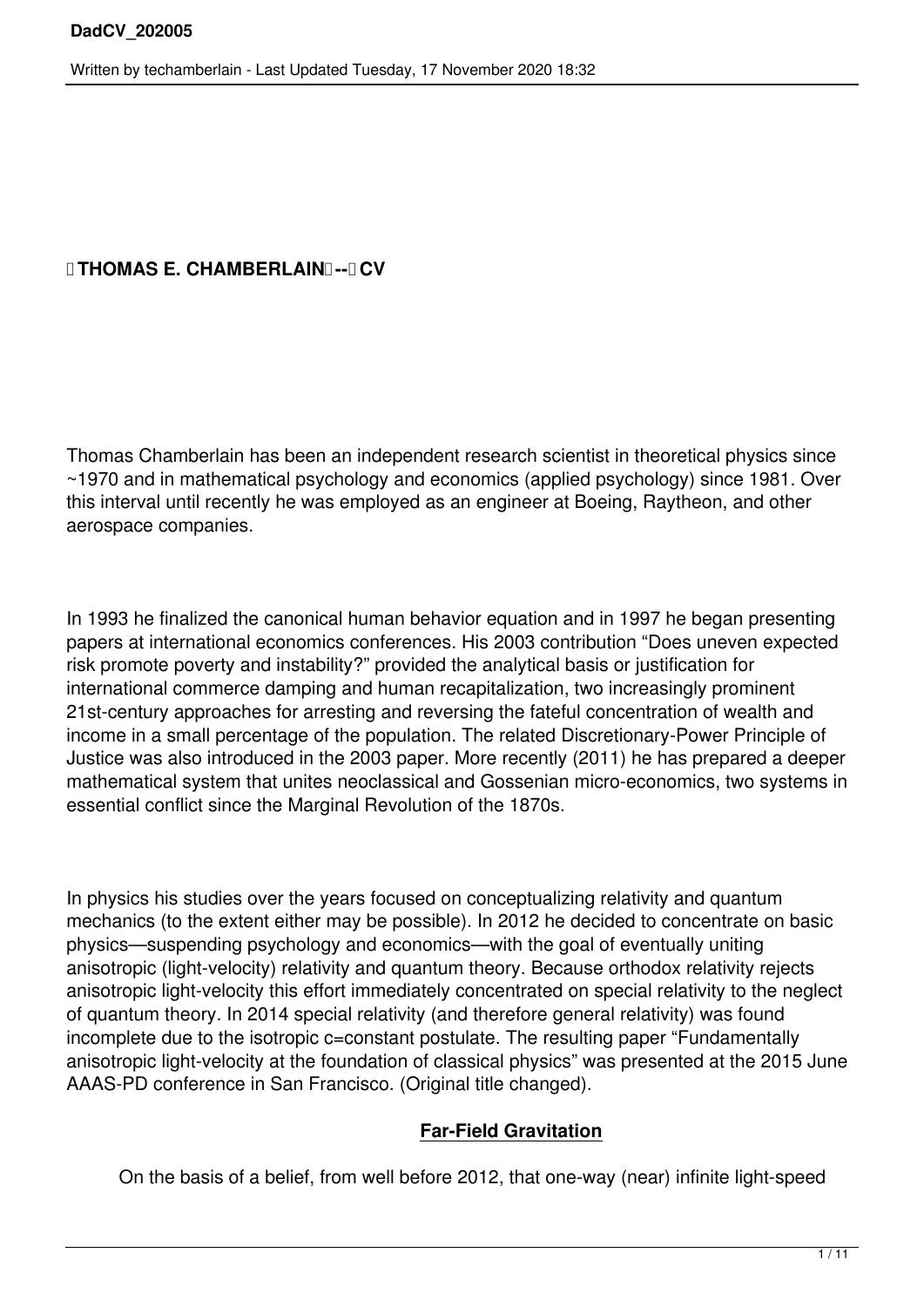was crucially germane to deepening *classical* physics theory, almost immediately after the San Francisco conference (2015 July) he ascertained that Hubble expansion and Einstein's same-motion acceleration (1907) are essentially related (in some manner)—inasmuch as equating the Hubble expansion, V=rH, to the similar expansion from S-M acceleration (in the limit V=c) with the latter as a free parameter yielded a=cH=6.3E-10 m/s ,

which is within an order of Milgrom's universal acceleration constant a

 $\overline{0}$  $=1.2E-10$  m/s  $\mathfrak{p}$ 

.

 Another nearly seven months (to 2016 February) were required to place Milgrom's empirical Deep MOND on a relativistic basis (i.e., within "state-of-art" relativity physics, which extends standard relativity physics to formally recognize anisotropic light-speed—see Rizzi et al. (2008) and the AAAS-PD/San Francisco paper). Two new inductive advances enabled this theoretical advance: (1) conjunction of one-way infinite light-speed and the Hubble expansion to yield the corresponding time dilation; followed by (2) combining this time-dilation with its counterpart emerging from the Schwarzschild solution. The result was the relationship V $_{\mathsf{L}}$ <sup>2</sup>=2(G  $M/r$  s) solved that  $\sim$  s) 1/2

```
(r
H
cH
\overline{0})
1/2– departing from Milgrom's functionally similar V
f
2
=(GMa)0
)
1/2
by the Schwarzschild-based radius r
S
and the Hubble-expansion based r
H
, which, being equal, cancel out. 
(Note that V
L
is not Milgrom's circular orbit speed V
f
but rather the (also invariant) speed emerging from the linearized Lorentz transformation. The
```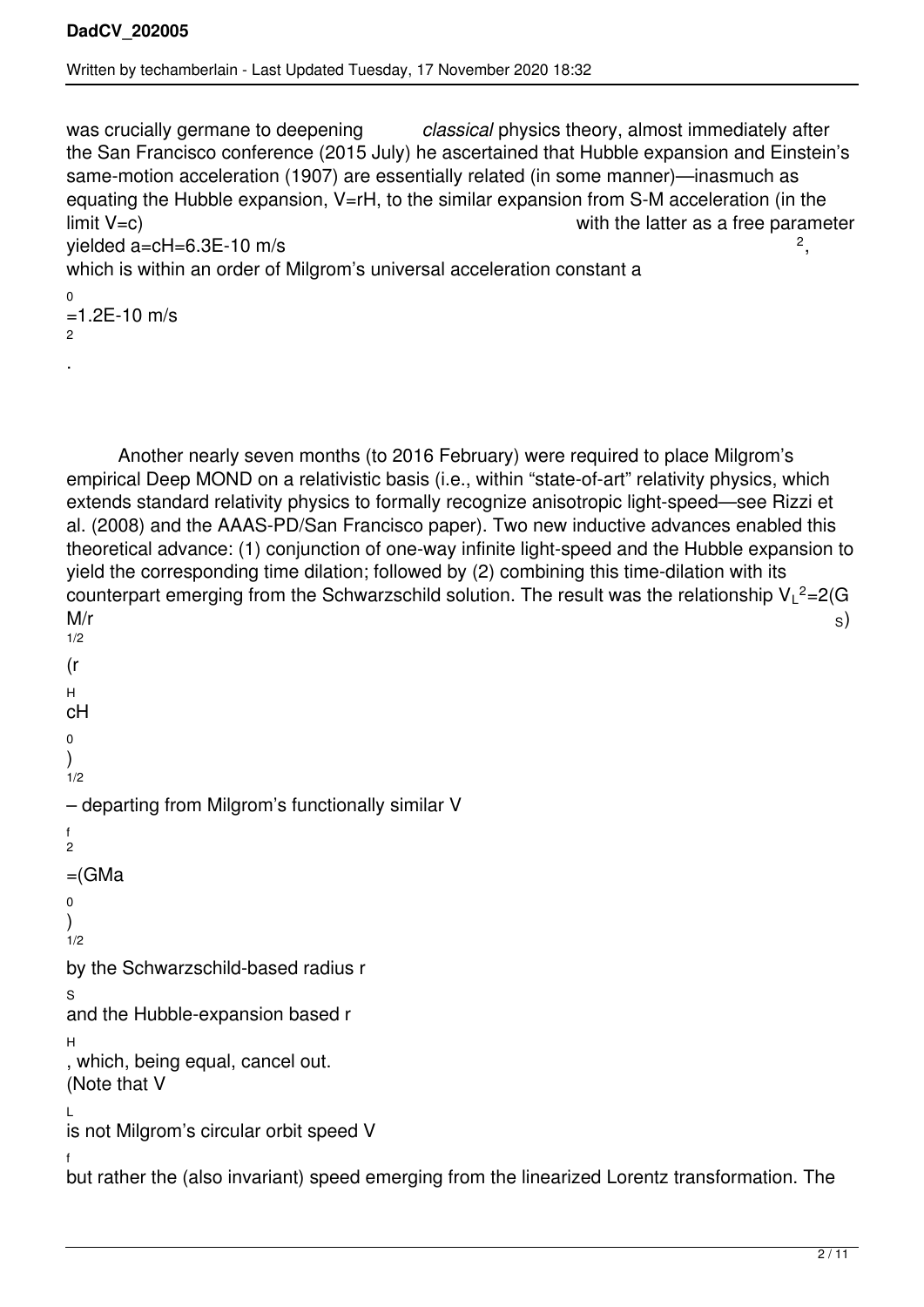factor "2" had been mistakenly overlooked and was inserted as part of the previous revision on March 29, 2017.)

 Further developments over the next few months towards a complete deepening of the Einstein Field Equations were eventually suspended in order to prepare for the rapidly approaching AAAS-PD Conference in San Diego (14-17 June 2016), where the approximate formulation of Milgrom's expression with comparison against astronomical "far-field" star and gas velocities was presented.

# **Accommodation of Far-Field Gravitation in the Schwarzschild Solution**

 The principal task in allowing completion of the paper has been establishing how the inverse-radius dependence of far-field gravitation emerges from the invariant far-field time-dilation d(Del-  $\qquad$  t')/dt=-(GMcH $_0$ ) $^{1/2}$ /c $^2$ , a continuing task that began with the relation's origination in 2016 February and was finally achieved in early November. Steady, non-accelerating Hubble expansion was the key permitting

$$
a = d[(GM/rS)(rHcH)]^{1/2}/dr = -1/2 (GMcH0)^{1/2}/r while d[(GM/rS)(rHcH0)]^{1/2}/dr = 0.
$$

(Note that the factor "1/2" was initially overlooked and inserted as part of the previous revision on March 29, 2017. A significant consequence of this correction was a much-improved correspondence or agreement between Milgrom's a  $_0$ =1.2E-13 km/s<sup>2</sup> and the present cH $_0$ /4 $\scriptstyle\rm I$  1. 6E-13 km/s 2

.)

 Additional concerns delayed the paper, but it was completed soon before traveling to the AAAS-PD conference in Hawaii with presentation on 22 June. The paper may be accessed in the "Selected Physics Papers" of this website.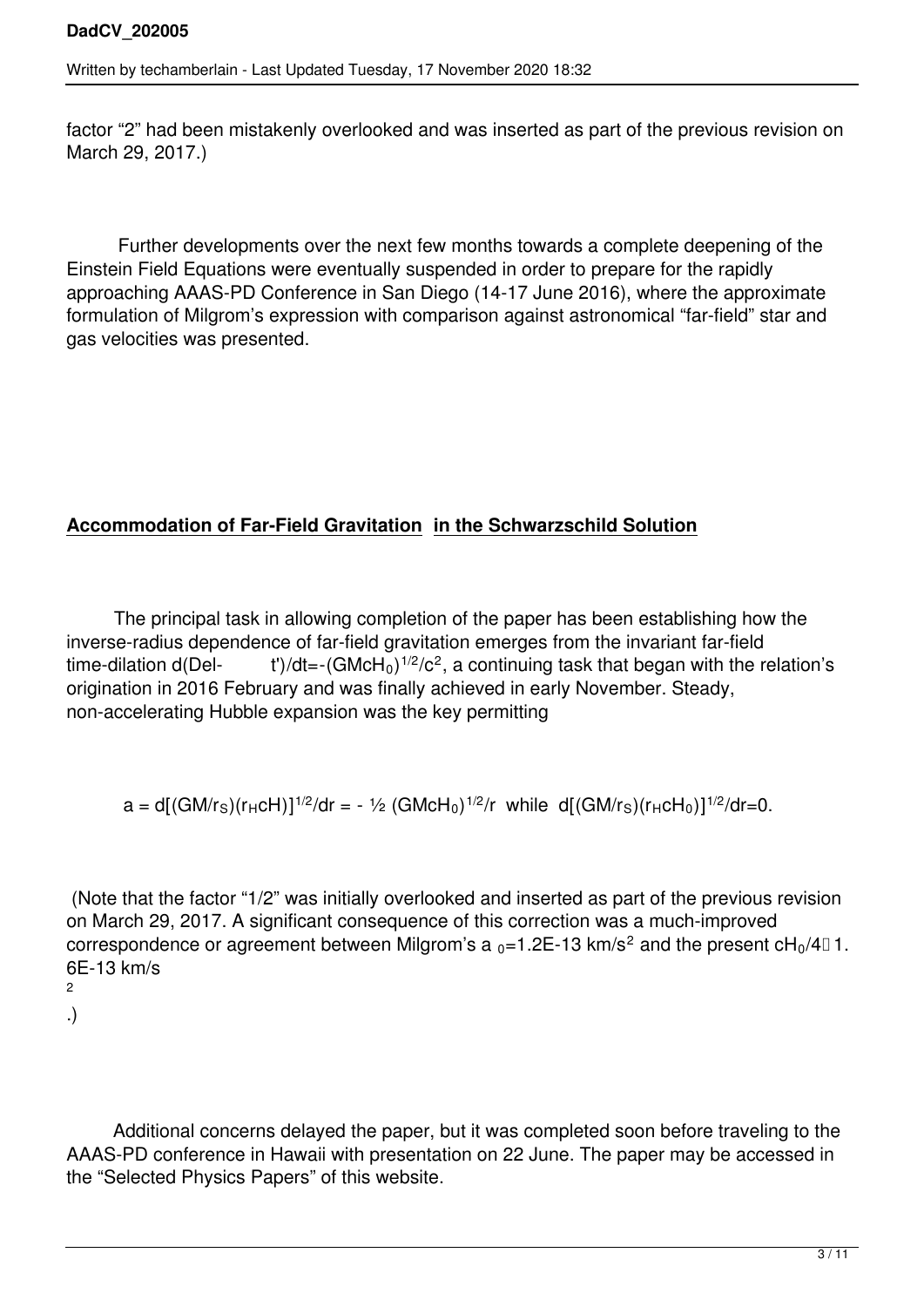#### **Dark Energy and Cosmic Acceleration**

Milgrom's *universal acceleration constant* is germane to both "dark matter" and "dark energy", and we should expect follow-on insight into the latter problem. Here the salient factors are: (1) (inwardly singularly) anisotropic light speed; and (2) Hubble space expansion. Each factor by itself is of no (immediate) scientific consequence, but taken together they give "empirical traction" that helps resolve both problems. Cosmic acceleration, in particular, may be related to time-dilation with increasing lookback-distance due to (again singular) anisotropic light speed within the Hubble flow. An initial presentation of this advance is scheduled for the *29 th*

*International Texas Symposium on Relativistic Astrophysics* in Cape Town (2017 December), with the corresponding paper completed in 2018.

## **ACADEMICS AND CHRONOLOGY**

*EDUCATION* PhD, University of California, Berkeley, 1972.

MS, Massachusetts Institute of Technology, 1966.

BS, Boston University, 1961

*ENDEAVOR*: Research scientist in physics, psychology, and economics.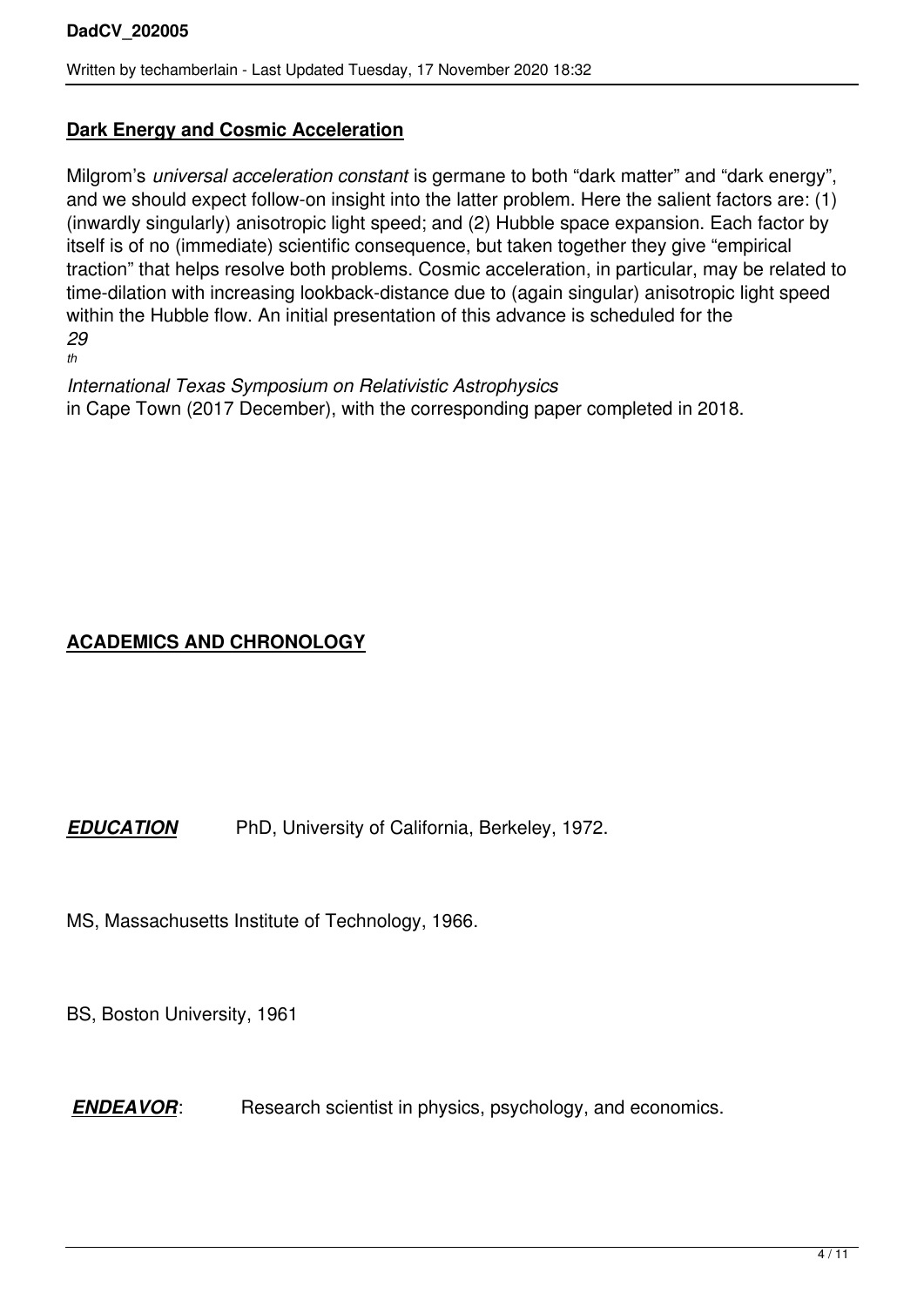*CHRONOLOGY*: 1970 (Approx.): Initiated independent study of relativity and quantum mechanics.

1981: Initiated independent study of mathematical behavior and economics.

1993: Completed the canonical Gossen Equation representing the individual's subjective-utility based expectational plan.

1997: Initial presentation at an international economics conference of the "instant-utility" approach to mathematical behavior/economics. (72nd annual conference of the Western Economics Association International conference, Seattle.)

2003: Initial presentation of the theory-based poverty-reduction recommendations and the Discretionary-Power Principle of Justice (5th Pacific Rim Allied Organizations Conference, Taipei.)

2005: Initial statement recognizing the permanent nuclear detente between great powers with its potentially beneficial effect on economic development. (6th Pacific Rim Allied Organizations Conference, Hong Kong.)

2005: Addressed the pre-eminence of poverty-reduction versus social and economic rights. (61st International Atlantic Economic conference, Berlin; later presented at the 47th Congress of the European Regional Science Association, Paris.)

2006: Addressed how socialism and capitalism may be united in the goal of reversing and defeating poverty. (62nd International Atlantic EconomicConference, Philadelphia; later presented at the 7th Pacific Rim Allied Organizations Conference, Beijing)

2007: Extended the minimum wage scope to include human recapitalization as a necessary step for defeating poverty. (64th International Atlantic Economic Conference; Savannah,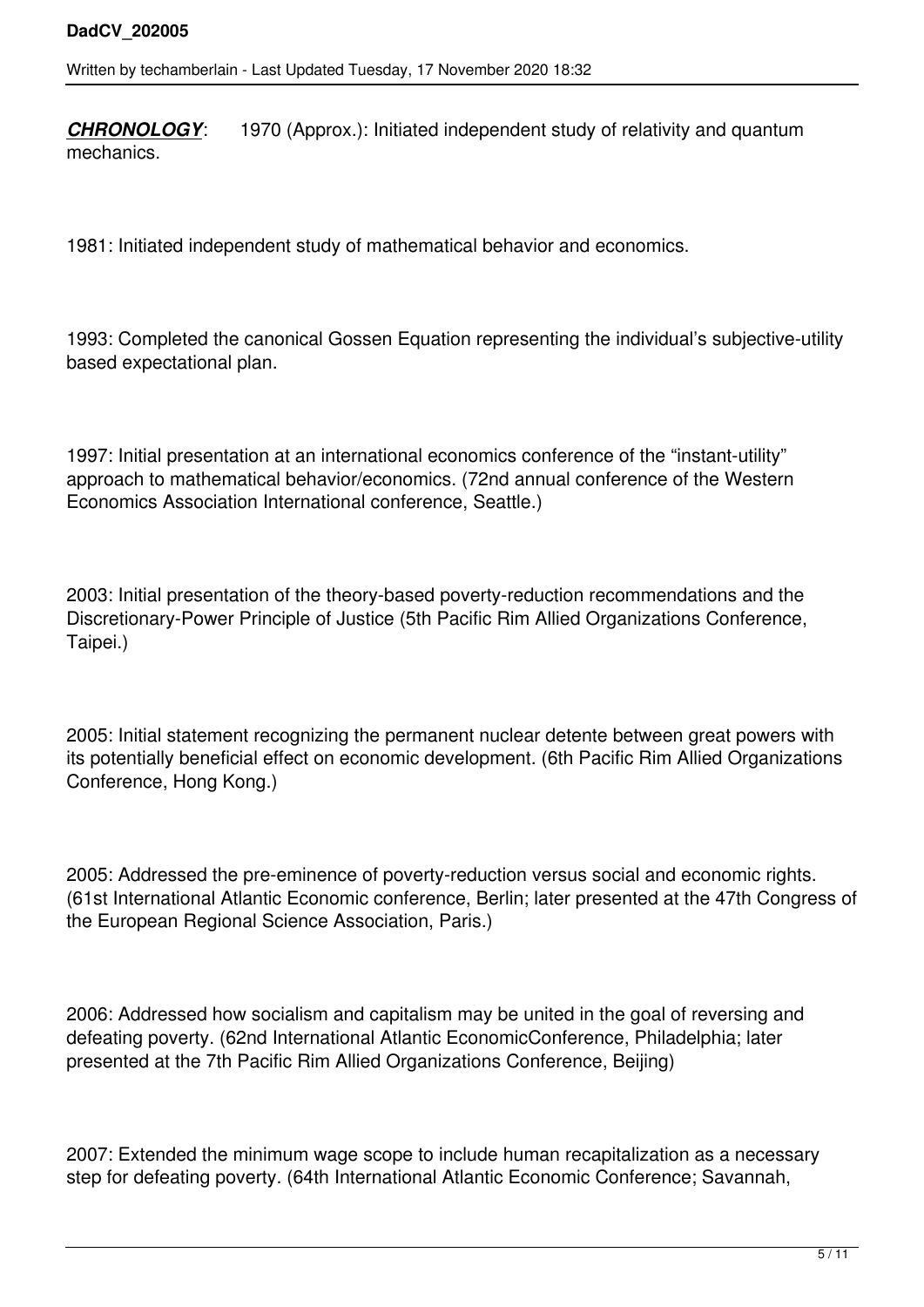Georgia.)

2008: Recommended for a lasting détente that the West should promote international-commerce damping and human recapitalization as its domestic/international policy while the East should make accommodating adjustments. (65th International Atlantic Economic Conference, Warsaw.)

2009: Further recommendation of the alternative of human recapitalization and international commerce damping as a revision or improvement of the (now receding) Washington Consensus. (67th International Atlantic Economic Conference, Rome.)

2009: Letter-critique of mainstream economics published in the Financial Times (27 April), with recommendation for deeper knowledge to promote wellbeing and socioeconomic stability.

2009: Letter published in the Financial Times (18 December) on the crucial need for competent and true mathematical economics to help defeat poverty and achieve a sustainable world.

2010: Prepared historical overview of the development of the Gossenian approach to mathematical economics along with the application of this approach towards understanding and reversing poverty. (69th International Atlantic Economic Conference, Prague.)

2011: Introduced a new constraint on the neoclassical utility function thereby uniting neoclassical and Gossenian theory and opening the door for conciliation of the Austrian and neoclassical traditions. As applications, Walras's substitution equations are completed and marginal productivities of capital and labor are functionally related to intertemporal discounting. (71st International Atlantic Economic Conference, Athens.)

2012: Began intensive effort to arrive at a substantive understanding of relativity physics that accommodates anisotropic light-velocity.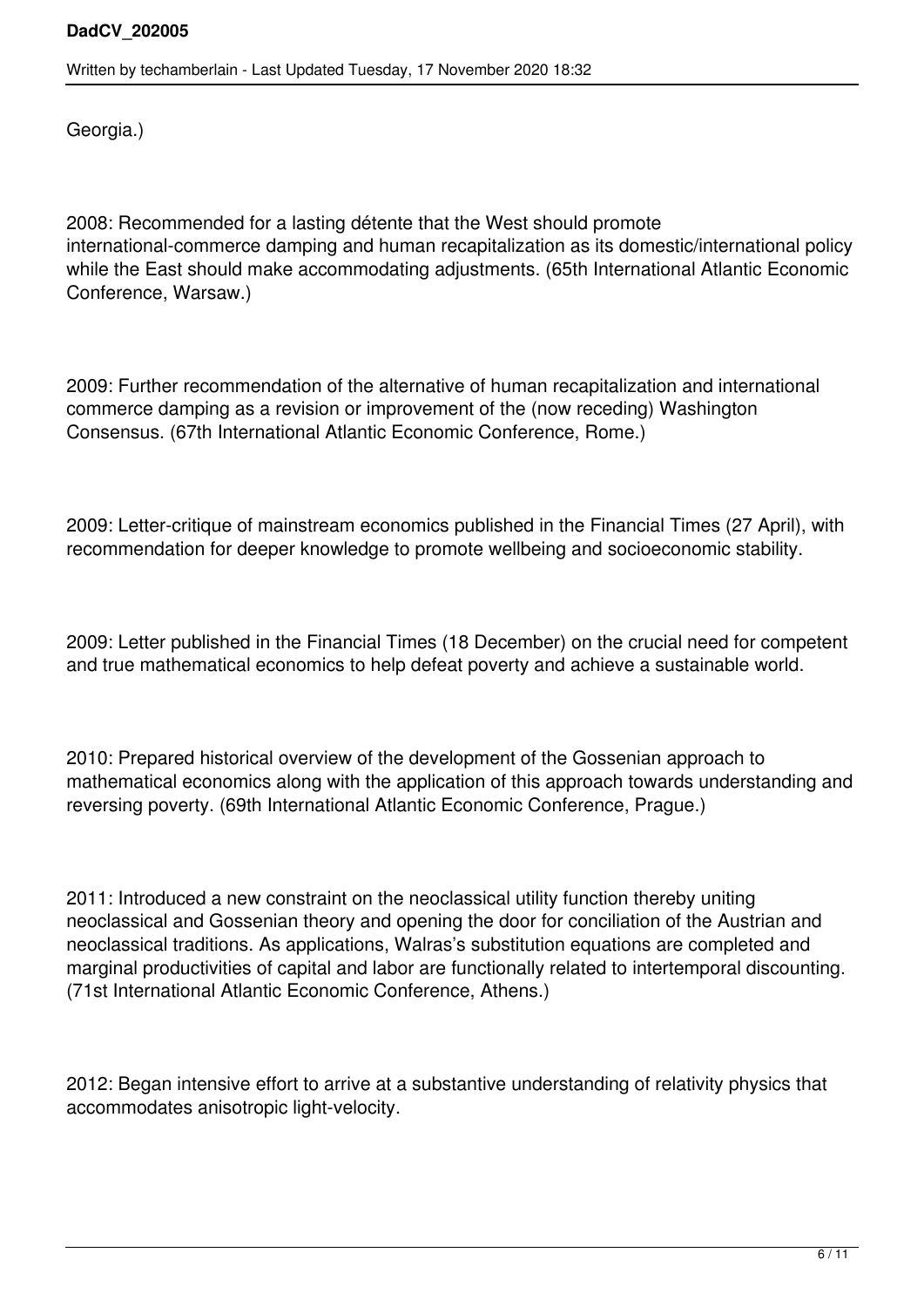2014: Recognized the fundamental nature of anisotropic light-velocity in classical physics leading to the multi space-time condition in accordance with the dichotomy between Einstein's light-pulse versus same-motion synchronization conventions.

2015: Completed the initial paper on the subject—"Fundamentally anisotropic light-velocity at the foundation of classical physics" (new title)—and presented at the 2015 June AAAS-PD conference in San Francisco.

2015 June: Initiated revision of general relativity to accommodate anisotropic light-velocity.

2016 February: Developed Milgrom's empirical V $_{\mathsf{f}}$ =(GMa $_{\mathsf{0}}$ ) $^{1/4}$  as  $\,$  theoretical V $_{\mathsf{L}}$ =2 $^{1/2}$ (GMcH $_{\mathsf{0}}$ ) $^{1/4}$ within up-to-date relativity physics. (Corrected V f  $=(GM)$ cH  $\overline{0}$ ) 1/4 to V L  $=2$ 1/2 (GMcH 0 )  $1/4$ 

in the prior revision.)

2016 June: Letter published in the Financial Times (2 June) recommending conditional basic income (properly done) to grow human capital thereby promoting "the basic economic right, the Right to Life", where the resulting boost to economic growth yields increased tax revenue to keep government finances in balance.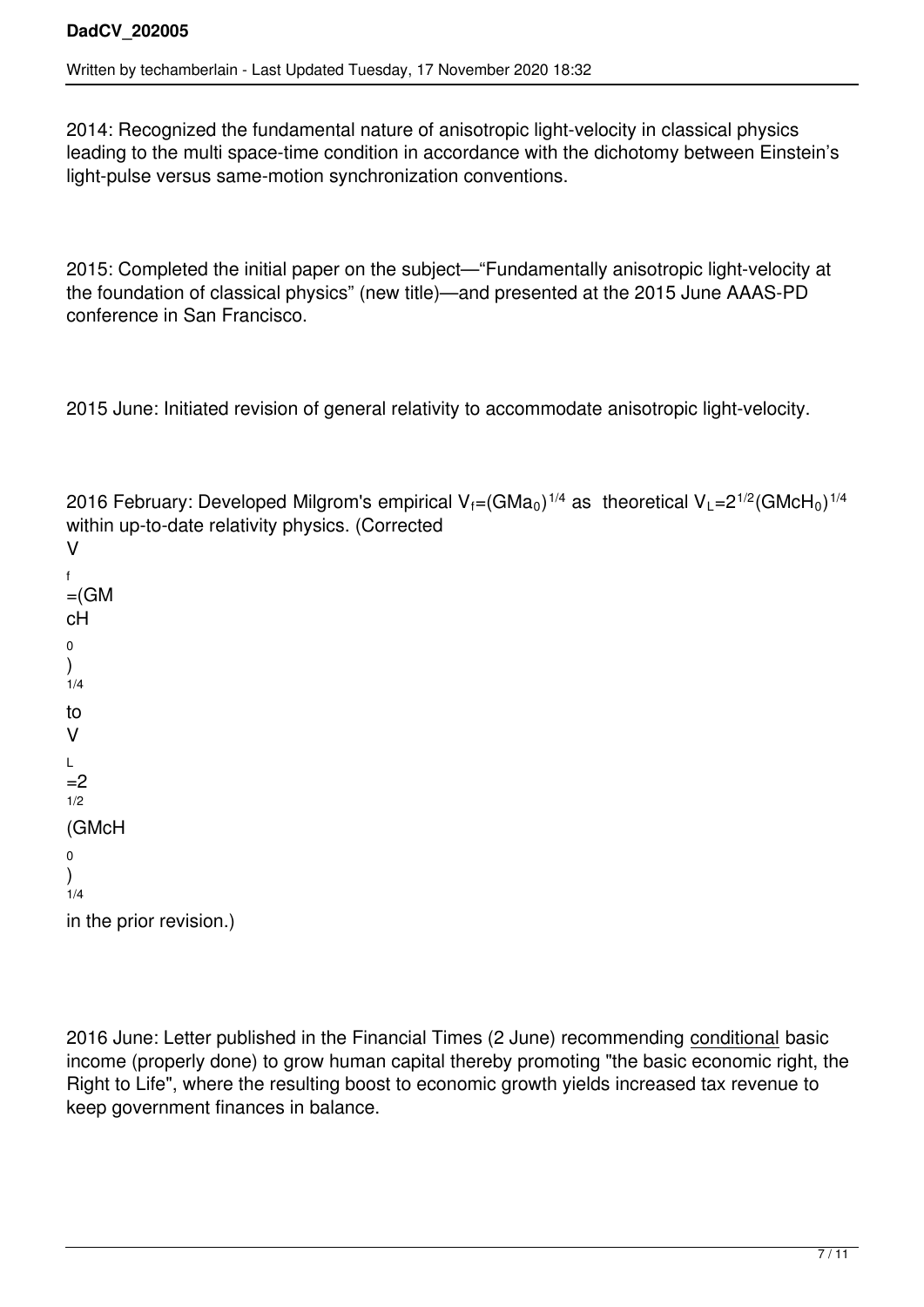2016 June: Presented an approximate theoretical formulation of Milgrom's empirical Deep MOND at the annual AAAS-PD Conference (San Diego), which advances general relativity breakdown over dark matter as the explanation for "missing matter" throughout the cosmos.

2016 November: Recognized steady, non-accelerating Hubble expansion as the basis for mathematical derivation of far-field gravity (inserted factor 1/2 correction in the previous revision)

 $a = d([GM/r<sub>S</sub>][r<sub>H</sub>cH])^{1/2}/dr = -1/2 (GMcH<sub>0</sub>)^{1/2}/r,$ 

while acknowledging

 $d([GM/r<sub>S</sub>][r<sub>H</sub>CH<sub>0</sub>])^{1/2}/dr = 0,$ 

thereby promoting a prospective metric for extending the Schwarzschild solution to accommodate inverse-r far-field gravity and clearing the path to completing the paper.

2017 January: Advanced the "either/or" correspondence between far-field gravity and (also relativistic) dark matter (in the sense of inducing non-uniform time-progression), where the former's closer association with GR suggests priority regarding follow-on progress (e.g., the new relationship in far-field theory between matter/energy and time-progression).

2017 June: Completed the "sub-field" gravitation paper and presented at the 98th annual AAAS-PD Conference in Hawaii. (The paper may be obtained on the "Selected Physics Papers" page.)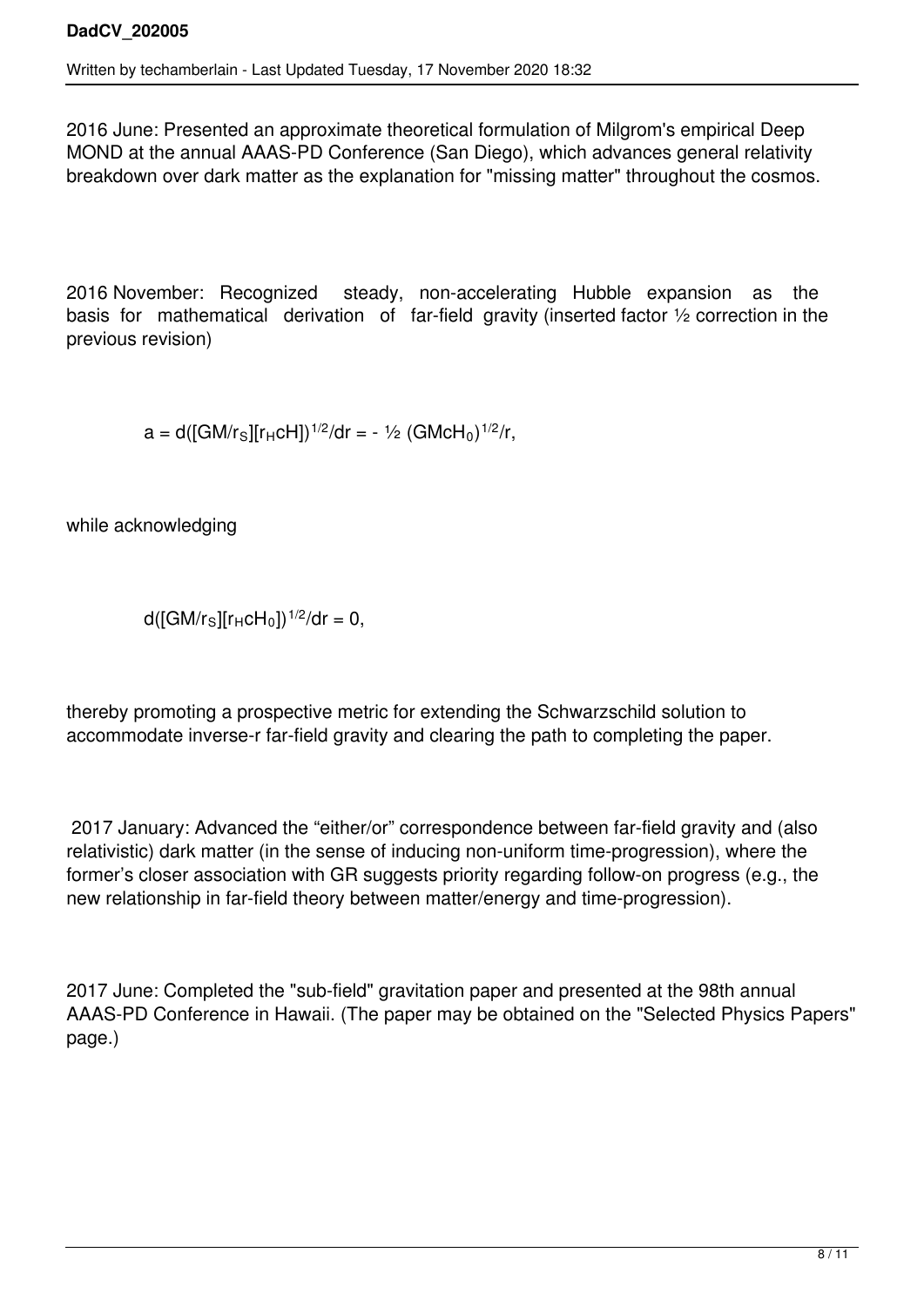2017 September-October: The sub-field paper given in Hawaii is accepted for presentation at the *29th Texas Symposium on Relativistic Astrophysics* in early December (Cape Town, South Africa). Initial work on the dark energy problem as parallel or complementary to the sub-field theory is in accord with the expected cosmic acceleration for an empty universe. A synopsis of this progress is planned in the symposium talk.

2018 March: Hubble expansion acceleration for the empty universe ( $\Omega$ =0 with dH/dt=0) was presented as a new result at the Texas2017 symposium. Further developments since December that model (partially) offsetting pure cosmic acceleration versus sub-field cosmic deceleration in the local universe  $(z < \sim 0.1)$  - with comparison versus Sn-1a apparent luminosity residuals - will be given at the APS April Meeting in Columbus.

2018 June: Progress on the nature of cosmic acceleration/deceleration was presented at the 2018 APS April Meeting in Columbus. Follow-on advances were given at the 2018 AAAS-PD Conference in Pomona, California, with the presentation title "Relativistic Formulation of Cosmic Acceleration vs. Cosmic Deceleration in the Local Universe." The corresponding abstract and charts are available on the Physics Page; completion of the "in progress" paper is expected later this year. (After intensive scrubbing/refinement, the Rev-1 charts are (finally) uploaded today--28 September 2018.)

2018 November: A more substantive derivation of cosmic acceleration entitled "Derivation of Cosmic Acceleration Given Anisotropic Light-Speed in the Hubble Expansion" yielding aCA=rH02 to leading order was presented at the annual APS Far West Section meeting (Fullerton) on 19 October, showing good agreement with supernova SNe-Ia acceleration measurements in the local universe, 0.01<z<0.3. The abstract and charts are available on the Physics Page. Work continues on the cosmic acceleration paper with completion pushed into early-to-mid 2019.

2019 September: The cosmic acceleration paper was completed mid-September, about six months later than was expected last year. A sufficiently concise mathematical demonstration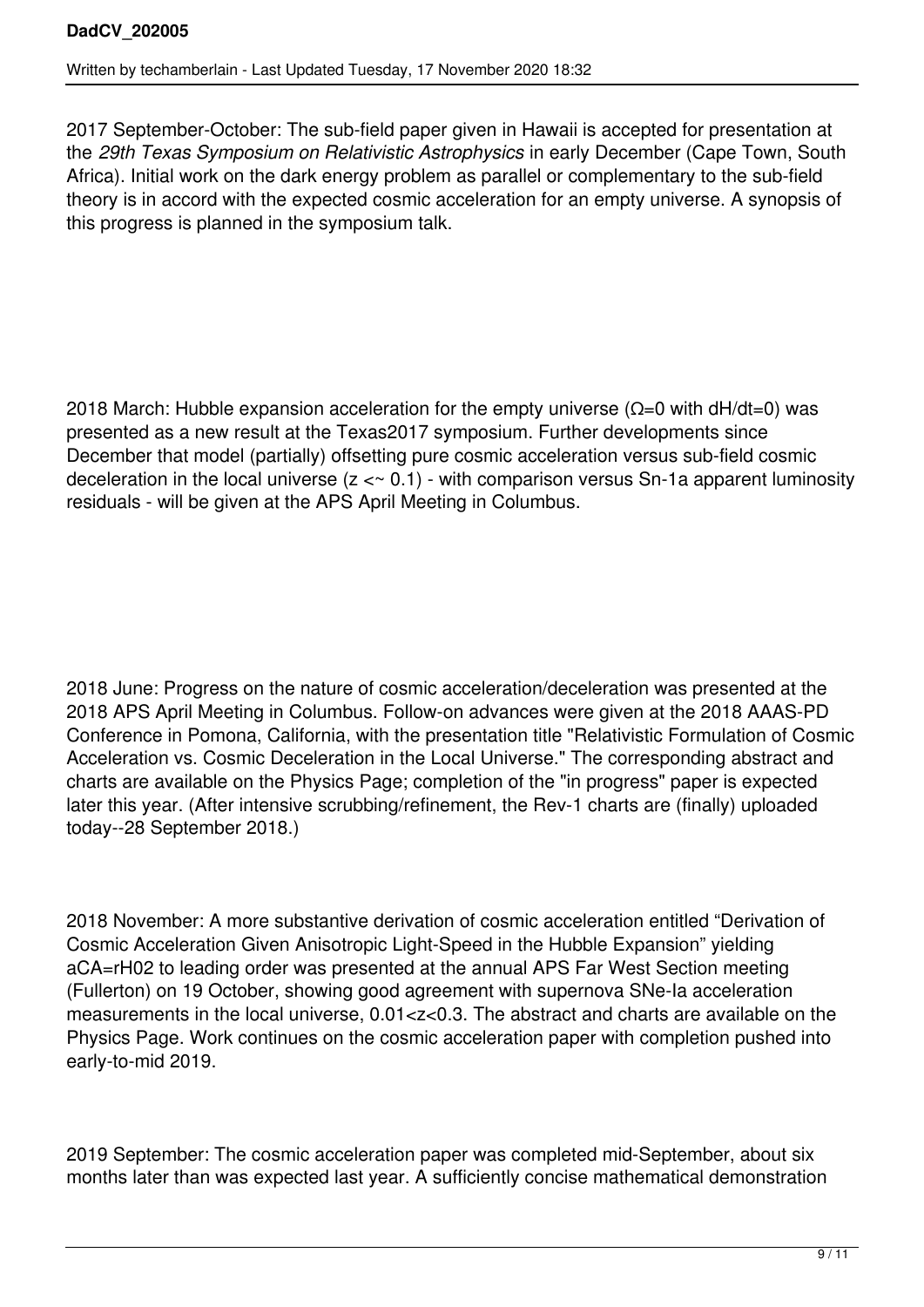that light-speed is fundamentally anisotropic in all inertial frames—in addition to isotropic—was the last hurdle, with numerous other important/emergent concerns along the way. A preprint has been posted on ResearchGate and the Physics Page herein. Updating the galactic "missing matter" resolution based on recent developments is a prime item on the "to do" list.

2020 January: Presentation of the cosmic acceleration paper at the annual 2019 APS Far West Meeting at Stanford (1,2 November) was well received, but the paper itself was not accepted in its first submittal for publication. Two additional submittals in the near future are in the works. Meanwhile, the six year hold (to first address deeper [classical] gravity) has been lifted on applying infinite inward light-speed to quantum mechanics—e.g., to explain Einstein's "spooky action at a distance" and how the "quantum eraser" experiment works in violation of the signal constraint—with one or more conference talks to be given later this year. Additionally, "Revised Schwarzschild Solution to Accommodate Space Expansion" is under significant deepening in light of the cosmic acceleration derivation and will be submitted for publication about midyear.

2020 April: Einstein's non-local "spooky action" was addressed in the APS 2020 April (Virtual) Meeting by illustrating how singular light-speed (inward) at the idler detectors in the quantum eraser experiment retroactively signals the BBO via temporal disentanglement thereby determining the signal/target detector result. (Selected Physics Papers.) And near the end of April, Nature published the Correspondence "Revamp Economics for Global Fixes" offering that University economics should advance from the nineteenth century 'marginal revolution' to the present by accommodating basic temporal and expectational theory developed over the past 100+ years.

2020 September: Updated the 2017 "Revised Schwarzschild Solution to Accommodate Space Expansion" by inserting—among additional refinements—a leading order derivation of the Hubble parameter radial dependence for a fundamental observer comoving with the Hubble flow in close proximity to any given spiral galaxy (giving  $H = r_0H_0/r$ ), based on the recently derived cosmic acceleration (2019 September). Here the H

- =
- r
- 0
- H
- $\overline{0}$

/r relationship had previously been empirically inferred thereby supporting the derivation of subfield gravitation from the radial derivative of (spatially uniform) subfield time-dilation.